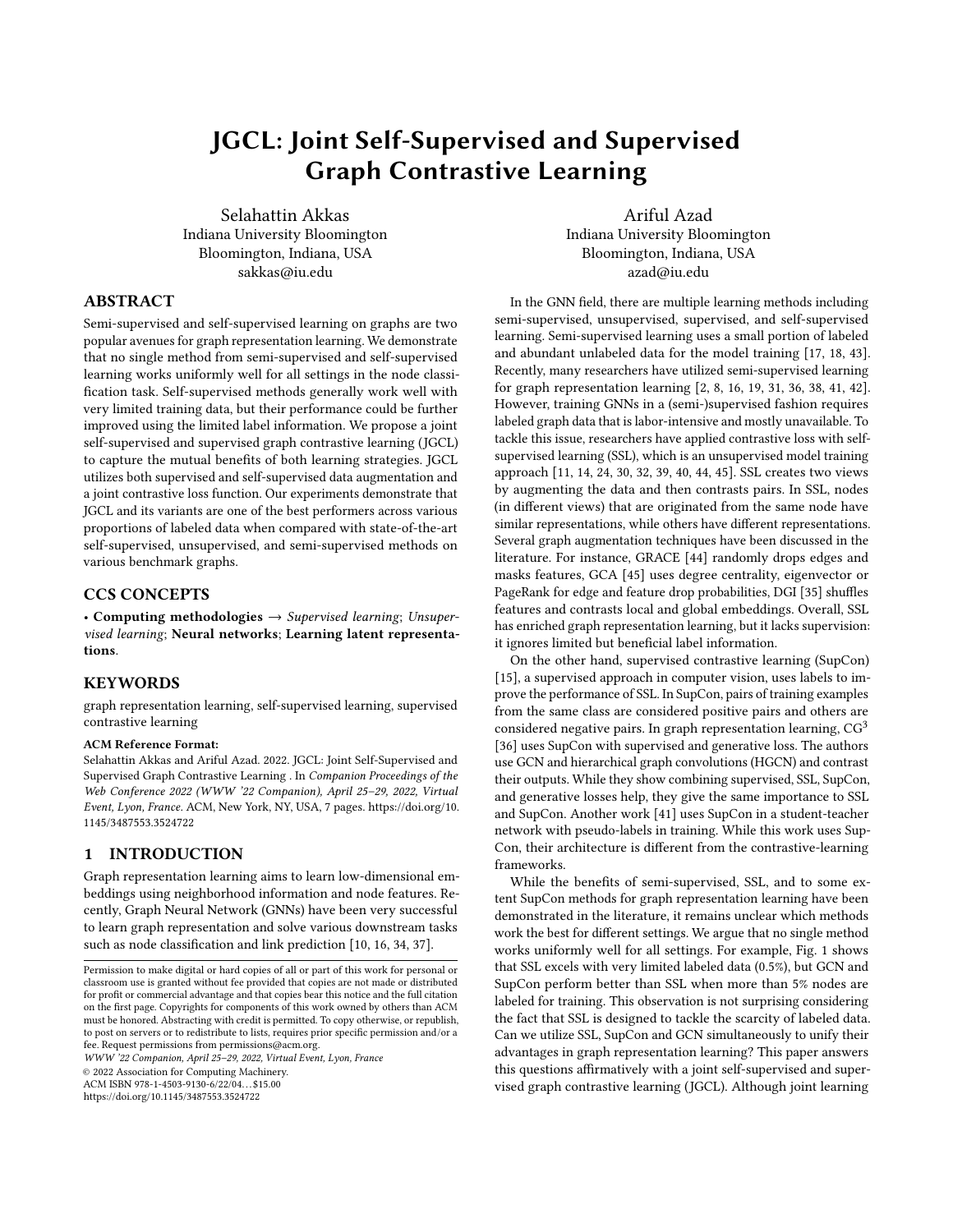<span id="page-1-0"></span>

Figure 1: Accuracy vs training label rate for the Amazon-Computers dataset. While SSL works better for very limited labeled data (0.5%), SupCon works better for a reasonable amount of labeled data (1, 5, 10%). But after 20%, semisupervised training gives better results. Our method JGCL is one of the best performers for all settings.

can be applied to any representation learning task, we focus on graph presentation learning in this work.

JGCL unifies SSL and SupCon both in data augmentation and in the contrastive loss function. In between data augmentation and contrastive loss, JGCL uses GCN encoders to generate node embeddings. Thus, it takes advantage of SSL, SupCon and GCN in a joint learning framework. Moreover, we propose an augmentation strategy for the joint training: for the SupCon part, we apply different edge drop probabilities for edges connecting to labeled nodes. Our results demonstrate that JGCL and its variants are one of the best performers across all settings when compared with state-of-the-art SSL methods, GCN, and SupCon for some benchmark graphs. The main contributions of this paper are:

- We developed JGCL for jointly training SSL and SupCon to improve generalization with different ratios of labeled data. • We introduce a new label-based augmentation strategy for
- the joint training.
- Our results demonstrate that JGCL and it variants perform better than state-of-the-art SSL methods, GCN, and SupCon for some benchmark graphs.

## 2 RELATED WORK

#### 2.1 Graph Representation Learning

Graph representation learning aims to construct an embedding representing the graph's structure and its data [\[27\]](#page-6-27). Traditional graph representation works can be categorized to two classes. Factorization approaches[\[1,](#page-5-0) [4,](#page-6-28) [22,](#page-6-29) [25\]](#page-6-30) minimizes dot product of representations. Random walk based approaches like DeepWalk [\[23\]](#page-6-31), node2vec[\[9\]](#page-6-32), Line[\[33\]](#page-6-33), Harp[\[5\]](#page-6-34), and force2vec[\[26\]](#page-6-35) sample neighborhood nodes and apply skip-gram models to obtain the representations. Recently, GNN models including GCN [\[16\]](#page-6-2), GAT[\[34\]](#page-6-3), and GIN[\[37\]](#page-6-4) have been successful in graph representation learning and are widely used in SSL as graph encoders.

## 2.2 Contrastive Learning

Contrastive learning is an SSL approach that the encoder learns to give similar embeddings in the embedding space for similar input pairs while different embeddings for different pairs. To create similar pairs from the same input, augmentation techniques are used. There are many augmentation techniques for images [\[6,](#page-6-36) [7,](#page-6-37) [12,](#page-6-38) [13,](#page-6-39) [15\]](#page-6-26) including cropping, cutout, color distortion Sobel filter, noise, blur, rotating, horizontal flipping, grayscale conversion. Although many augmentation approaches exist for images, there are quite limited augmentation options on graphs that mostly consist of edge dropping and feature masking. DGI [\[35\]](#page-6-25) shuffles features and uses contrastive learning to maximize local (node) - global (graph) mutual information, GRACE [\[44\]](#page-6-23) drops edges and masks features randomly, GCA [\[45\]](#page-6-24) utilizes degree centrality, eigenvectors or PageRank to keep some important edges and features, GROC [\[14\]](#page-6-17) uses gradient information to add or remove edges. GROC's approach makes representation more robust to adversarial attacks; however, training requires more time. MVGLR [\[11\]](#page-6-16) uses diffusion and subgraph sampling and contrast local-global pairs, GraphCL [\[40\]](#page-6-22) and GraphCL-Automated [\[39\]](#page-6-21) use node dropping, subgraph sampling, random edge dropping or adding, feature masking for augmentation and contrasts global information. Our work is based on GRACE and GCA. We extend GCA's degree-based augmentation to have label-based augmentation and utilize SupCon.

#### 2.3 Graph-based Semi-Supervised Learning

In semi-supervised settings, labeled and unlabeled data are used together. GCN [\[16\]](#page-6-2) is considered as semi-supervised training since it uses unlabeled node's relationships and features in training. Therefore, SupCon on graphs is also regarded as semi-supervised learning. Supervised contrastive learning has been used in computer vision first [\[15\]](#page-6-26). Recently, [\[36\]](#page-6-12) has used SupCon in graph domain combining with supervised and generative loss. The authors use localized (GCN) and hierarchical graph convolutions (HGCN) and contrast their embeddings. The authors do not apply edge or feature-based augmentation. The study combines SSL, SupCon, cross-entropy loss, and generative loss. While generative loss weight can be adjusted in [\[36\]](#page-6-12), SSL and SupCon share the same weight. Our work differs from [\[36\]](#page-6-12) in the following ways: different weights for SSL and SupCon, no generative loss, a linear classifier trained after presentations are learned (cross-entropy loss), degree and label based augmentations, shared GNN encoders. Another work [\[41\]](#page-6-14) uses SupCon in a student-teacher network settings. They use pseudo-labels in training. Since the architectures and the evaluation protocols are different, we are unable to compare our results with the studies mentioned above.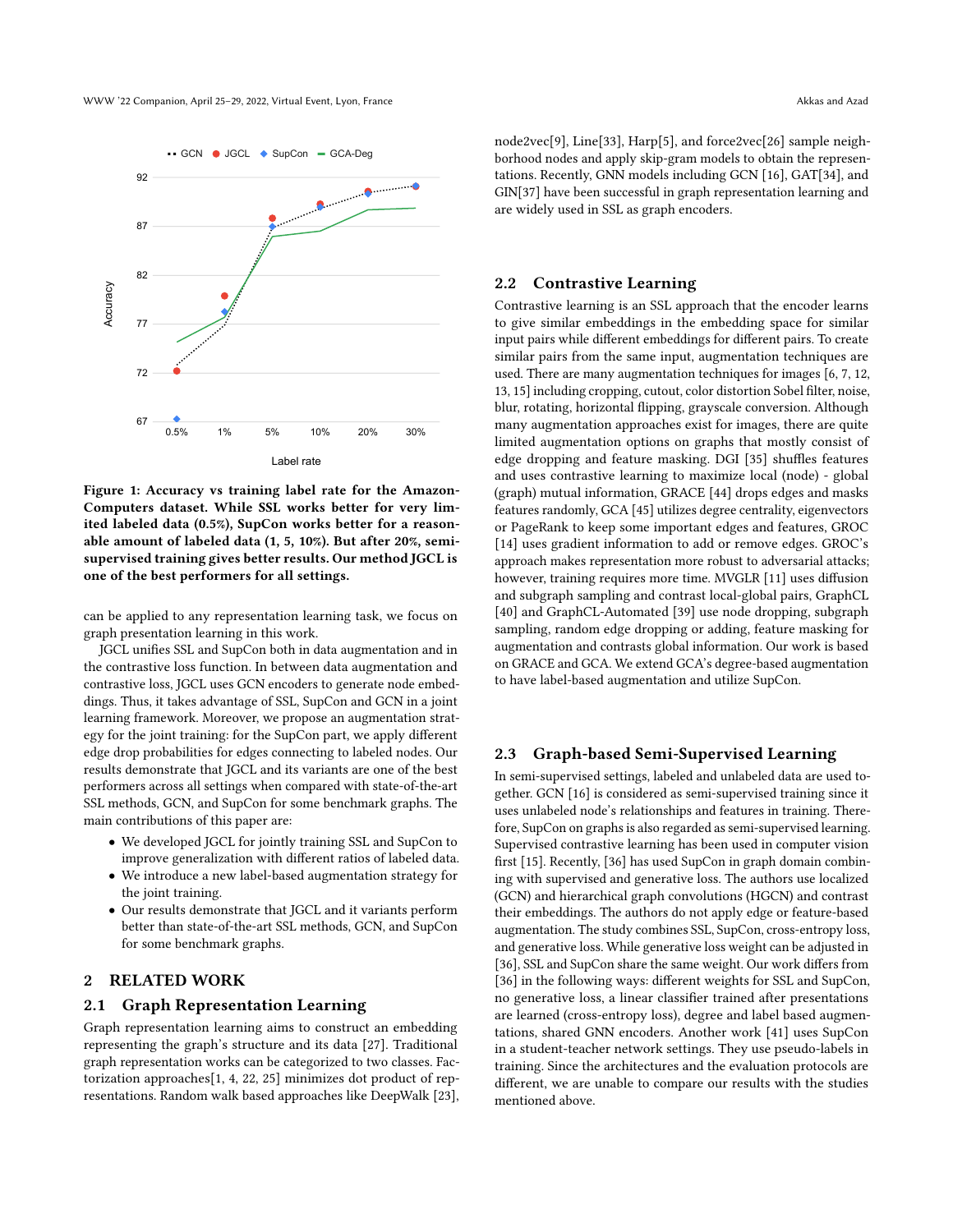JGCL: Joint Self-Supervised and Supervised

<span id="page-2-0"></span>

Figure 2: Overview of our proposed JGCL framework. There are four views generated where the top two views ignore labels, and the bottom two views are generated based on augmentations that consider node labels. Label based augmented views show high and low edge drop probability for labeled nodes. The top part represents SSL and bottom part represents SupCon. The combined SSL and SupCon losses are optimized jointly.

## 3 METHOD

#### 3.1 Preliminaries

Here, we introduce the GNN notation we use throughout the paper. Let  $G = \{V, E\}$  denote a graph where  $V = \{v_1, v_2, ... v_N\}$  are the set of N nodes and  $e_{ij} \in E$  is an edge between  $v_i$  and  $v_j$ . Additionally,  $X \in \mathbb{R}^{N \times F}$  denotes a feature matrix where each node has an *F*-dimensional feature vector.  $A \in \{0, 1\}^{N \times N}$  denotes the adjacency matrix of the graph where  $A_{ij} = 1$  if there is an edge between  $v_i$  and  $v_j$ ; otherwise  $A_{ij} = 0$ . Finally,  $y = \{y_1, y_2, ..., y_N\}$  denotes labels for all nodes. In most graph learning tasks, only a small fraction of nodes are labeled and they are used to train GNN models. The task is to learn representations  $H = f(X, A)$  where f is a GNN encoder (e.g. GCN, GAT).

## 3.2 Overview of the JGCL and Supervised Contrastive Learning

Our proposed framework jointly trains SSL and SupCon as illustred in Fig. [2.](#page-2-0) We generate four views by augmenting the input graph. While no label information is used in the SSL part, we use label information in SupCon to generate views. We introduce a new hyperparameter for each view to control edge drop probabilities for edges connecting to a labeled node. The bottom two views in Fig. [2](#page-2-0) show low and high drop probability effects. Detailed augmentation method is explained in section [3.3.](#page-2-1) After the view generation process, we use a shared GNN encoder and get the embeddings of the views. We apply a contrastive loss to the first two views and a supervised contrastive loss to the other two views. While contrastive loss uses all node embeddings, the supervised contrastive loss is applied to nodes in the training set. Finally, we combine two losses with the  $\textit{ssl}_{ratio}$  that controls the relative importance of losses.

## <span id="page-2-1"></span>3.3 Augmentation

We follow GCA's degree based augmentation strategy since it provides good results and it is easy to implement. Let  $k_u$  and  $k_v$  are degrees for node  $u$  and  $v$ . An edge centrality value is defined as  $w_{uv}^e = (k_u + k_v)/2$  for undirected graphs and  $w_{uv}^e = k_v$  for directed graphs since an edge importance is generally characterized by the target node [\[21\]](#page-6-40). In GCA, the authors use  $s_{uv}^e = \log w_{uv}^e$  to reduce the effect of the nodes with very dense connections. Then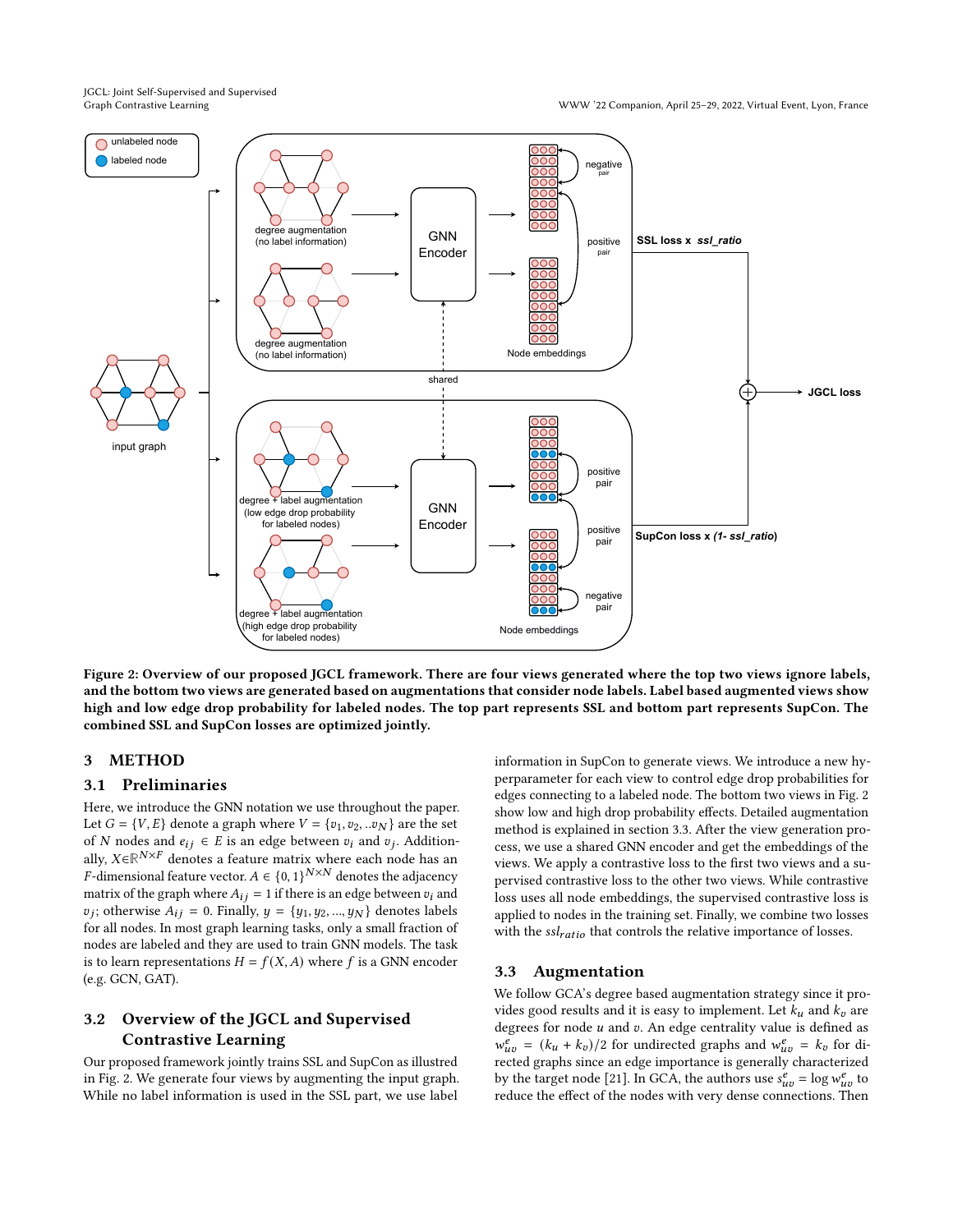WWW '22 Companion, April 25–29, 2022, Virtual Event, Lyon, France Akkas and Azad

the centrality values are normalized and the edge drop probability is defined by:

$$
p_{uv}^e = min(\frac{s_{max}^e - s_{uv}^e}{s_{max}^e - \mu_s^e} \cdot p_e, p_\tau),
$$
\n(1)

where  $p_e$  is the overall edge removing probability,  $\mu_s^e$  is average  $s_{uv}^e$ ,  $s_{max}^e$  is maximum  $s_{uv}^e$  value, and  $p_{\tau}$  is a cut-off probability to prevent the overly corrupt graph structure.

3.3.1 Label augmentation. We modify GCA's overall edge removing probability for edges connecting to labeled nodes in the SupCon part of JGCL (see Fig. [2\)](#page-2-0). Depending on the dataset, increasing or decreasing the contrast ratio affects the performance. Therefore we use 0.5, 1.0, 1.5, and 2.0 values for the labeled drop multiplier. For instance, if  $p_e = 0.3$  and labeled drop multiplier is 2.0, edge drop probability for edge connecting to labeled nodes becomes  $0.3 * 2.0 = 0.6$ .

## 3.4 GNN Encoder

We use a 2-layer GCN [\[16\]](#page-6-2) as encoder.

$$
H_1(X, A) = \sigma(\hat{D}^{-\frac{1}{2}}\hat{A}\hat{D}^{-\frac{1}{2}}XW_1),
$$
 (2)

$$
f(X, A) = H(H_1, A) = \sigma(\hat{D}^{-\frac{1}{2}}\hat{A}\hat{D}^{-\frac{1}{2}}H_1W_2).
$$
 (3)

Here,  $\sigma$  is an activation function (i.e. ReLU and pReLU),  $\hat{A} = A + I$ is the self loop added adjacency matrix,  $\hat{D}$  is the degree matrix of the  $\hat{A}$  and  $W_l$  is the weight matrix that we train.

#### 3.5 Contrastive-Learning Methods

3.5.1 Self-supervised learning. Self-supervised learning is an unsupervised technique that does not use label information. The task is to learn representations by contrasting augmented pairs. The augmentation can be done by distorting the adjacency matrix  $A(e.g.,)$ dropping or adding edges, subgraph sampling) and the feature matrix  $X$  (e.g., feature masking). We obtain two views after the augmentation:  $G_1 = \{X_1, A_1\}$  and  $G_2 = \{X_2, A_2\}$ . After representations are obtained for both views, representations are fed to the projection head, which is two-layer MLP, and projected representations  $Z_1$  and  $Z_2$  are obtained. We can merge them as  $Z = [Z_1, Z_2]$  where contains  $2N$  pairs. While  $z_i$  is a projected representation from a view,  $z_{j(i)}$  is the corresponding pair from the other view. For each node, there is one positive pair (i.e. <z<sub>i</sub>,  $z_{j(i)}$ >), there are 2N – 2 negative pairs.

The idea is that positive pairs originated from same source node should have more similar representations compared to all other pairs. This can be learned using the contrastive loss:

$$
\mathcal{L}_{SSL} = \frac{-1}{2N} \sum_{i=1}^{2N} log \frac{exp((z_i \cdot z_{j(i)})/\tau)}{\sum_{k=1}^{2N} \mathbb{1}_{[k \neq i]} exp((z_i \cdot z_k)/\tau)}
$$
(4)

Here,  $\cdot$  is cosine similarity,  $\tau$  is temperature parameter, and 1 is an indicator function that is 1 if  $i \neq k$  else 0.

3.5.2 Supervised contrastive learning. Supervised contrastive learning (SupCon) is considered semi-supervised representation learning since it requires labels and aggregates information from unlabeled neighbors on graphs. SupCon can be defined as:

<span id="page-3-0"></span>

Figure 3: SupCon<sub>mixed</sub> labels for Cora dataset's first 10 nodes. We use the labels for the nodes that are in the training set(blue colors). We assign a unique number for the rest of nodes starting from max value of labels + 1 (i.e. 7 for Cora).

$$
\mathcal{L}_{SupCon} = \frac{1}{2N} \sum_{i=1}^{2N} \frac{-1}{|P(i)|} \sum_{p \in P(i)} \log \frac{\exp((z_i \cdot z_p)/\tau)}{\sum_{k=1}^{2N} \mathbb{1}_{[k \neq i]} \exp((z_i \cdot z_k)/\tau)} \quad (5)
$$

Here  $P(i)$  denotes all positive samples which belong to the same class with  $z_i$ , and  $|P(i)|$  represents the number of positive samples for  $z_i$ . In this approach, representations belonging to the same class should be more similar than the others. SupCon improves generalization [\[15\]](#page-6-26), but it can only be used for labeled nodes which are highly limited for most of the graph data.

3.5.3 SupCon $_{mixed}$ . While SSL ignores labels, SupCon can only be used for the labeled nodes. Since the labeled nodes are a small percentage of the dataset, there will be quite a small number of positive and negative samples in SupCon which slightly reduces the performance of the SupCon. Here, we propose a simple technique to combine SupCon and SSL in a single loss function: we assign a unique class id for unlabeled nodes (see Fig. [3\)](#page-3-0). We consider unlabeled nodes as single instance classes. This way, we can use all nodes in semi-supervised settings. One limitation is that a pair of labeled and unlabeled samples belonging to the same class will be considered negative samples.

## <span id="page-3-1"></span>Algorithm 1 JGCL Algorithm

- Require: feature matrix X, adjacency matrix A, labels vector y, max epoch ep, ssl\_ratio
- 1: for  $k \leftarrow 1$  to  $ep$  do
- 2:  $X1, X2 \leftarrow aug\_feature(X), aug\_feature(X) \rightarrow Augusts$ features
- 3:  $A1, A2 \leftarrow aug\_adj(A), aug\_adj(A) \rightarrow Augusts$  adjaceny matrix based on GCA-degree
- 4:  $A3, A4 \leftarrow aug\_adj\_lbl(A, y), aug\_adj\_lbl(A, y)$   $\triangleright$  Augments adjacency matrix using different drop ratios for labeled nodes

5:  $z1, z2 \leftarrow model(X1, A1), model(X2, A2)$ 

6: 
$$
z3, z4 \leftarrow model(X1, A3), model(X2, A4)
$$

7: 
$$
\mathcal{L}_{SSL} \leftarrow \text{ssl} \_loss(z1, z2)
$$

- 8:  $\mathcal{L}_{\text{SupCon}} \leftarrow \text{supcon\_loss}(z3, z4)$
- 9:  $\mathcal{L}_{JGCL} \leftarrow \text{ssl\_ratio} * \mathcal{L}_{SSL} + (1 \text{ssl\_ratio}) * \mathcal{L}_{SupCon}$

10: update model

```
11: end for
```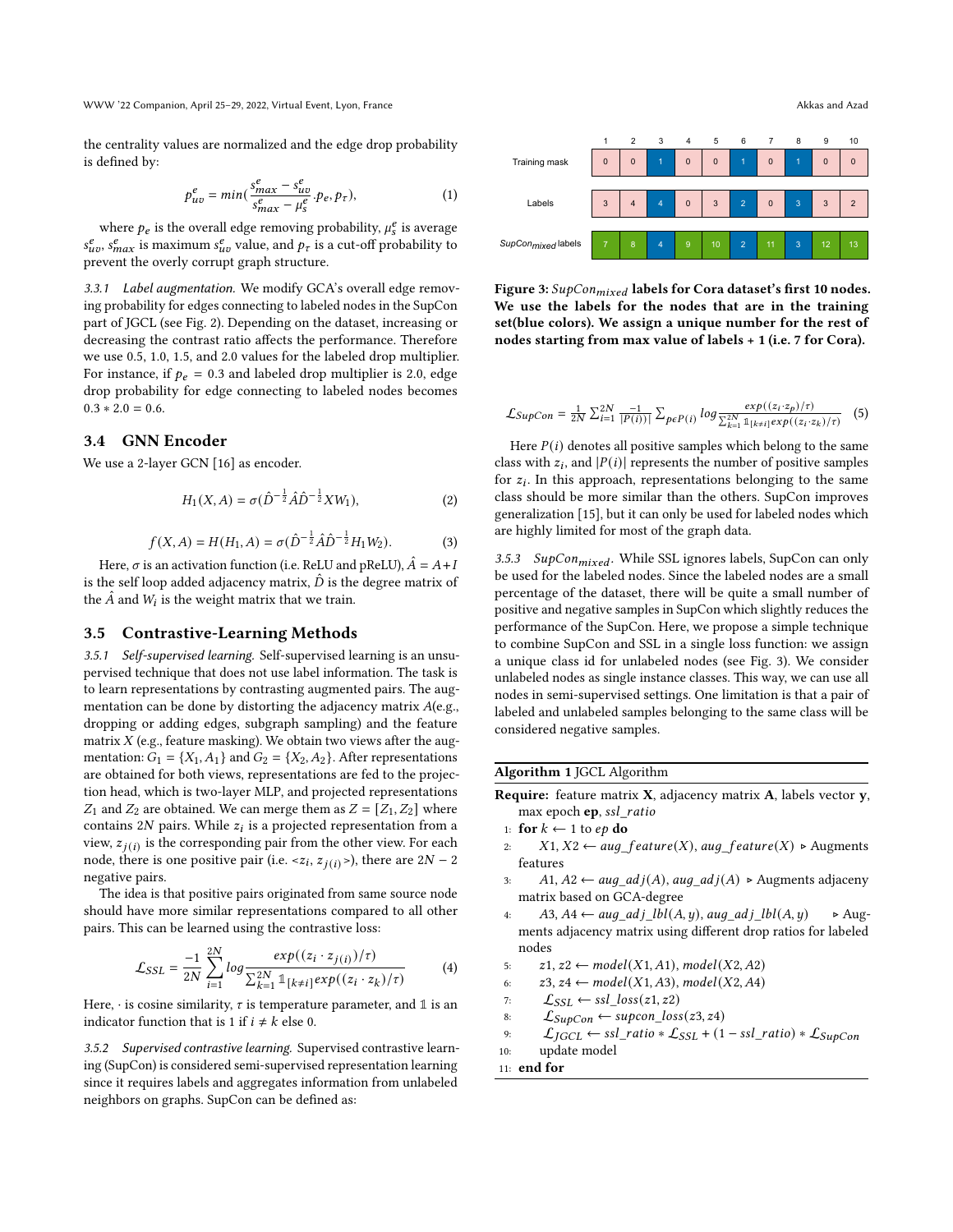Table 1: Dataset Summary

<span id="page-4-1"></span>

| <b>Dataset</b>        | Nodes | Edges  | Features | Classes |
|-----------------------|-------|--------|----------|---------|
| Amazon-Computers [29] | 13752 | 491722 | 767      | 10      |
| Amazon-Photo [29]     | 7650  | 238162 | 745      | 8       |
| Cora $[38]$           | 2708  | 10556  | 1433     |         |
| PubMed [38]           | 19717 | 88648  | 500      | 3       |
| DBLP [3]              | 17716 | 105734 | 1639     |         |

<span id="page-4-2"></span>3.5.4 JGCL. We jointly train SSL and SupCon and compute the loss:

<span id="page-4-0"></span>
$$
\mathcal{L}_{IGCL} = \text{ssl\_ratio} * \mathcal{L}_{SSL} + (1 - \text{ssl\_ratio}) * \mathcal{L}_{\text{SupCon}}.
$$
 (6)

Here, ssl\_ratio  $\in$  [0, 1] denotes the ratio. We provide separate augmented views to SSL and SupCon. We use our label based augmentation approach for the SupCon views.

Algorithm [1](#page-3-1) describes how JGCL works. In line 3 and 4, we generate views of the graph based on SSL and label-based augmentations, respectively. Line 5 and 6 use GCN encoders to embed all four views. Line 7 and 8 then compute SSL and SupCon losses that are combined using Equation [6.](#page-4-0)

## 3.6 Cross-Entropy Loss

We train a linear classifier after representation learning to evaluate learned representations. The linear classifier and the cross-entropy loss can be defined as:

$$
\hat{y} = \log_{10} \text{softmax}(HC + b) \tag{7}
$$

$$
\mathcal{L}_{ce} = \sum_{i=1}^{m} \sum_{j=1}^{c} y_{ij} log(\hat{y}_{ij})
$$
 (8)

where  $H$  learned representations,  $C$  and  $b$  linear classifier's parameters,  $\hat{y}$  predictions, y labels, c number of classes, and m number of samples in the training set.

## 4 EXPERIMENTS

#### 4.1 Datasets

We use Cora, PubMed, DBLP, Amazon-Computers, and Amazon-Photo datasets to evaluate the proposed methods. Summaries of datasets are provided in Table [1.](#page-4-1)

• Cora and PubMed [\[38\]](#page-6-13) are citation networks where nodes represent papers, edges represent citations, and features are bag-of-words representations.

- Amazon-Computers, and Amazon-Photo [\[29\]](#page-6-41) are created from Amazon co-purchase dataset [\[20\]](#page-6-43). Here, nodes represent products, and edges represent products frequently bought together. Features are product reviews that are embedded using bag-of-words.
- DBLP [\[3\]](#page-6-42) is another citation network where nodes represent papers, edges represent citations, and features are bag-ofwords representations.

We use the same split ratios used in GCA [\[45\]](#page-6-24): we use 10% of the data for training, 10% of the data for validation, and the remaining for the testing.

### 4.2 Evaluation protocol

We use linear evaluation protocol which is introduced in [\[35\]](#page-6-25), and used in GRACE [\[44\]](#page-6-23) and GCA [\[45\]](#page-6-24). We train the encoder and use the embeddings to train the logistic regression classifier. While GRACE and GCA train the encoder once and train the classifier twenty times, we train both the encoder and the classifier ten times. The classifier was trained for 3000 epochs using Adam optimizer with a 0.01 learning rate for each repeat. Note that GRACE and GCA create a new random split for the logistic regression training. However, our approach uses a training split in the representation learning phase and learns the node representations better for the nodes in the training split. Creating a new random split for the classifier can put some of these nodes to test split which can give confusing results. To make the comparison fair, we fix the subset for the linear classifier training for all methods: we use the same splits mentioned above. We also use the same split for each experiment repeat.

For the representation learning, we use the same hyperparameters with GRACE and GCA. We introduce three extra hyperparameters: ssl\_ratio, and two labeled drop probabilities, which are explained in Section [3.5.4.](#page-4-2) We find these parameters by grid-search for each dataset. The hyperparameters are summarized in Table [2.](#page-4-3)

## 4.3 Baselines

We compare our results with traditional methods including Deep-Walk [\[23\]](#page-6-31), node2vec [\[9\]](#page-6-32), raw features classification, raw features + DeepWalk classification, and deep learning methods including GCN [\[16\]](#page-6-2), GRACE [\[44\]](#page-6-23) and GCA [\[45\]](#page-6-24). For the traditional methods, we use the Karate Club framework [\[28\]](#page-6-44) for DeepWalk and node2vec experiments. Note that we use the same embedding dimensions for each method. With different architectures, there can be better results obtained.

<span id="page-4-3"></span>Table 2: Hyperparameters. We use same hyperparameters with GRACE and GCA. The bold columns are newly introduced hyperparameters. Values are found by grid search.

| Dataset          | edge   | edge              | feature | feature           | encoder | projection | tau | epochs   | learning | ssl   | labeled | labeled           |
|------------------|--------|-------------------|---------|-------------------|---------|------------|-----|----------|----------|-------|---------|-------------------|
|                  | drop   | drop              | drop    | drop              | dim     | dim        |     |          | rate     | ratio | drop    | drop              |
|                  | prob 1 | prob <sub>2</sub> | prob 1  | prob <sub>2</sub> |         |            |     |          |          |       | prob 1  | prob <sub>2</sub> |
| Amazon-Computers | 0.6    | 0.3               | 0.2     | 0.3               | 128     | 128        | 0.2 | 2000     | 0.01     | 0.5   | $1.0\,$ | 2.0               |
| Amazon-Photo     | 0.3    | 0.5               | 0.1     | 0.1               | 256     | 64         | 0.3 | 2000     | 0.1      | 0.7   | 1.5     | 0.5               |
| Cora             | 0.2    | 0.4               | 0.3     | 0.4               | 128     | 128        | 0.4 | 1000     | 0.0005   | 0.7   | 1.0     | 2.0               |
| PubMed           | 0.4    | 0.1               | 0.0     | 0.2               | 256     | 256        | 0.7 | 1500     | 0.001    | 0.7   | 1.5     | 0.5               |
| DBLP             | 0.1    | 0.4               | 0.1     | 0.0               | 256     | 256        | 0.9 | $1000\,$ | 0.001    | 0.7   | 2.0     | 1.0               |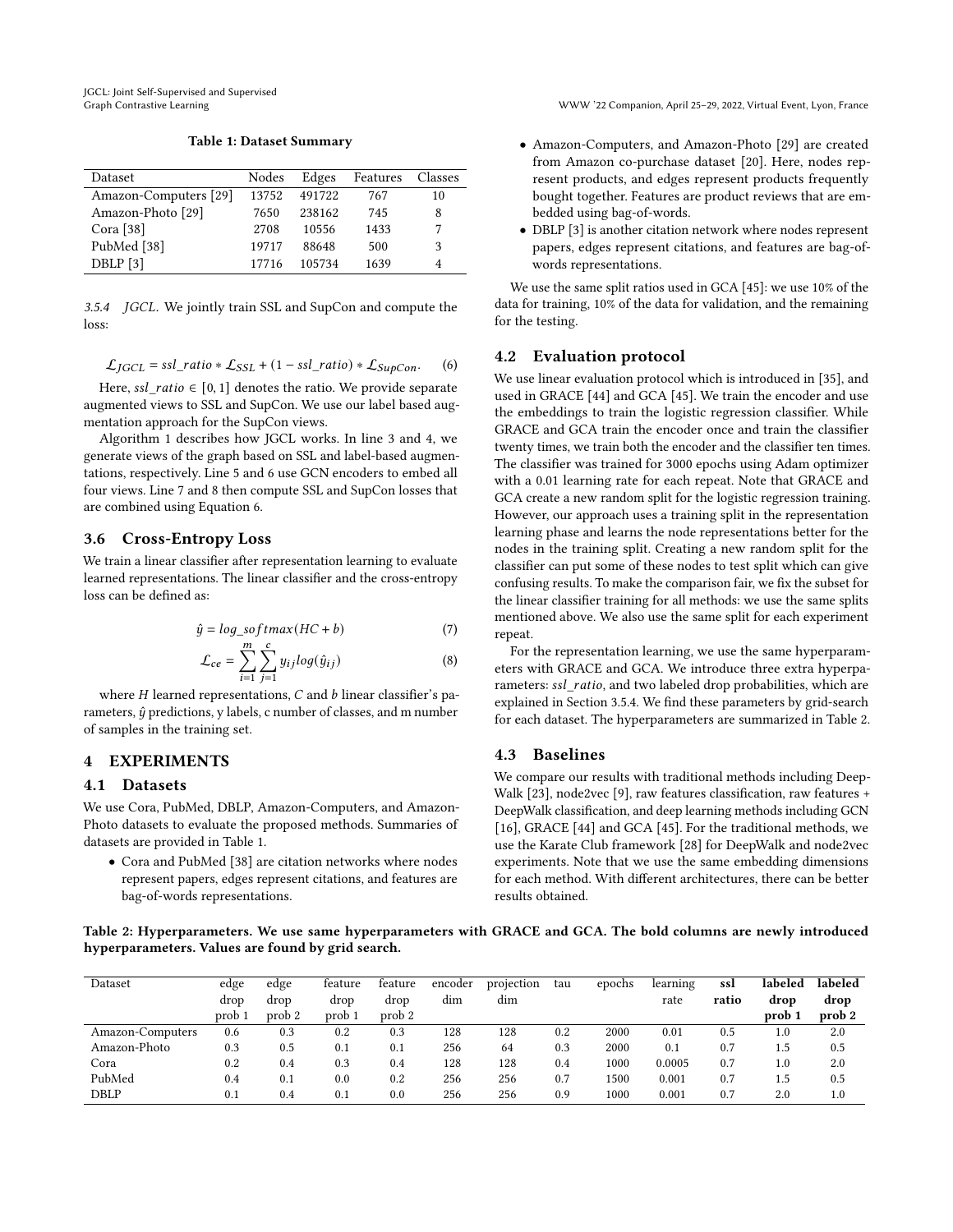<span id="page-5-1"></span>Table 3: Classification accuracies of compared methods on Amazon Computers, Amazon Photo, Cora, PubMed, and DBLP datasets. Standard deviations are also reported for GNN-based methods. The highest accuracy on each dataset is highlighted in bold.

|                        | Method                  | Input   | Amazon-Computers | Amazon-Photo      | Cora             | PubMed           | DBLP             |
|------------------------|-------------------------|---------|------------------|-------------------|------------------|------------------|------------------|
| Unsupervised           | raw features            | Х       | $73.30 \pm 0.00$ | $80.11 \pm 0.00$  | $55.03 \pm 0.00$ | $80.48 \pm 0.00$ | $67.90 \pm 0.00$ |
|                        | node2vec                | А       | 79.54±0.00       | $84.54 \pm 0.00$  | $55.86 \pm 0.00$ | $63.93 \pm 0.00$ | $59.12 \pm 0.00$ |
|                        | DeepWalk                | А       | $79.36 \pm 0.00$ | $82.45 \pm 0.00$  | $56.69 \pm 0.00$ | $64.03 \pm 0.00$ | $59.66 \pm 0.00$ |
|                        | DeepWalk + features     | X. A    | $79.70 \pm 0.00$ | $83.02 \pm 0.00$  | $57.43 \pm 0.00$ | 75.78±0.00       | $63.78 \pm 0.00$ |
| Semi-supervised        | <b>GCN</b>              | X, A, Y | 88.82±0.23       | $93.08 \pm 0.21$  | $81.17 \pm 0.40$ | $85.55 \pm 0.16$ | $81.33 \pm 0.15$ |
| Self-supervised        | <b>GRACE</b>            | X, A    | $87.13 \pm 0.17$ | $92.22 \pm 0.91$  | $82.81 \pm 0.30$ | 85.73±0.42       | $84.32 \pm 0.19$ |
|                        | GCA-Degree              | X, A    | $86.51 \pm 0.46$ | $81.54 \pm 23.75$ | $83.63 \pm 0.51$ | $85.08 \pm 0.50$ | 84.36±0.14       |
| Supervised Contrastive | SupCon                  | X, A, Y | 88.96±0.11       | $30.08 \pm 5.18$  | $80.01 \pm 0.76$ | $84.03 \pm 0.39$ | 79.42±0.41       |
| Joint (Ours)           | SupCon <sub>mixed</sub> | X, A, Y | 88.08±0.12       | $92.21 \pm 1.54$  | $84.03 \pm 0.36$ | 85.99±0.40       | 52.87±1.39       |
|                        | JGCL-no label aug       | X, A, Y | $89.14 \pm 0.17$ | 79.99±29.35       | $82.04 \pm 0.98$ | $84.12 \pm 0.42$ | $80.47 \pm 0.53$ |
|                        | <b>IGCL</b>             | X, A, Y | 89.28±0.11       | $93.16 \pm 0.10$  | $82.93 \pm 0.66$ | 84.84±0.22       | $81.30 \pm 0.15$ |

Table 4: Amazon-Computers results with different training label rates.

<span id="page-5-2"></span>

| Label Rate              | 0.1%             | 0.5%             | $1.0\%$          | 5.0%             | 10.0%            | 20.0%            | 30.0%            | 40.0%            | 50.0%            |
|-------------------------|------------------|------------------|------------------|------------------|------------------|------------------|------------------|------------------|------------------|
| <b>GCN</b>              | $52.08 \pm 0.91$ | $72.81 \pm 0.53$ | 76.89±1.48       | $86.85 \pm 0.32$ | $88.82 \pm 0.23$ | $90.45 \pm 0.13$ | $91.14 \pm 0.10$ | $91.42 \pm 0.12$ | $91.82 \pm 0.04$ |
| GCA-Deg                 | $57.63 \pm 1.45$ | $75.15 \pm 1.31$ | $77.69 \pm 2.11$ | $85.95 \pm 0.68$ | $86.51 \pm 0.46$ | $88.69 \pm 0.16$ | $88.86 \pm 0.31$ | $88.80 \pm 0.18$ | $89.07 \pm 0.17$ |
| <b>GRACE</b>            | $57.76 \pm 1.84$ | 74.58±0.81       | $77.57 \pm 1.50$ | $85.27 \pm 0.46$ | $87.13 \pm 0.17$ | $87.88 \pm 0.32$ | $88.27 \pm 0.35$ | $88.30 \pm 0.39$ | $88.57 \pm 0.23$ |
| SupCon                  | $50.31 \pm 1.68$ | $67.27 \pm 0.62$ | 78.26±2.29       | $86.97 \pm 0.59$ | $88.96 \pm 0.11$ | $90.32 \pm 0.15$ | $91.14 \pm 0.20$ | $91.34 \pm 0.23$ | $91.21 \pm 0.13$ |
| SupCon <sub>mixed</sub> | $55.19 \pm 0.74$ | $75.20 + 0.45$   | $77.40 \pm 0.35$ | $86.36 \pm 0.29$ | $88.08 \pm 0.12$ | $89.53 + 0.14$   | $90.35 + 0.22$   | $90.96 \pm 0.35$ | $91.11 \pm 0.14$ |
| JGCL-no label aug       | $57.96 \pm 1.98$ | $70.73 \pm 1.10$ | $79.52 \pm 0.68$ | $87.64 \pm 0.18$ | $89.14 \pm 0.17$ | $90.74 + 0.14$   | $91.16 + 0.07$   | $91.49 + 0.20$   | $91.56 \pm 0.15$ |
| JGCL                    | $57.58 \pm 1.15$ | $72.20 \pm 1.31$ | 79.88±0.32       | $87.83 \pm 0.30$ | 89.28+0.11       | $90.58 + 0.19$   | $91.08 + 0.17$   | $91.28 + 0.08$   | $91.21 \pm 0.25$ |

## 4.4 Node Classification Results

We evaluate the performance of the joint SSL and SupCon methods on semi-supervised node classification tasks and show results in Table [3.](#page-5-1) Our joint approaches give better results than pure semisupervised methods such as GCN and pure self-supervised methods such as GRACE, and GCA in four out of five datasets.

For Amazon-Computers, SupCon gives better results than the other baselines. However,  $\mathit{SupCon}_{mixed}$  performance is worse than SupCon. This is caused by false negatives since a true positive pair (i.e., one from the labeled set and the other from the unlabeled set) repel each other. On the other hand, our JGCL gives the best result.

For Amazon-Photo, degree-based augmentation causes training to be stuck in the local minima. We can see this looking at the variances of GCA-Deg. That is why SupCon under-performs. But,  $\textit{SupCon}_{mixed}$  does not stuck in the local minima since there are more pairs in training. However, the GCN baseline is quite strong; only JGCL outperforms the GCN. In Cora and PubMed, SupCon under-performs since the number of training samples is not sufficient. Increasing the samples by using  $\text{SupCon}_{mixed}$  improves the accuracy. Finally, for DBLP, SupCon doesn't help since the graph structure is less important for the datasets. Raw features give better results than the node2vec and DeepWalk for the datasets. Thus, combining SSL methods with SupCon harms DBLP.

We also compare JGCL with and without label augmentation (no label aug) to see if the improvement is caused by labeled augmentation. We set the drop probability multipliers to 1.0. Table [3](#page-5-1) shows that label augmentation improves the results in all datasets.

## 4.5 Label Rate Results

We also study the performance JGCL for different label rates. Table [4](#page-5-2) shows results for the Amazon-Computers dataset. The results show that combining SSL and SupCon increases the accuracy. However, GCN gives good results if there are adequate labeled data (more than 50%) for training. Note that we use the same hyperparameters from Table [2](#page-4-3) in the label rate experiments. Changing the ssl\_ratio or drop ratios for different label rates will lead to better accuracies for joint training approaches.

#### 5 CONCLUSION

In this work, we have demonstrated that no single method from semi-supervised and self-supervised learning works well for all settings. We have introduced our label-based augmentation strategy and joint graph contrastive learning (JGCL) to capture the benefits of both self-supervised and supervised contrastive learning. Our preliminary results show that JGCL and SupCon mixed approaches improve classification accuracy over baselines. As future work, we want to explore how we can improve the label-based augmentation and JGCL and automatically identify the ssl\_ratio parameter.

## ACKNOWLEDGMENTS

This research is supported by the NSF OAC-2112606 grant.

### REFERENCES

<span id="page-5-0"></span>[1] Amr Ahmed, Nino Shervashidze, Shravan Narayanamurthy, Vanja Josifovski, and Alexander J Smola. 2013. Distributed large-scale natural graph factorization. In Proceedings of the 22nd international conference on World Wide Web. 37–48.